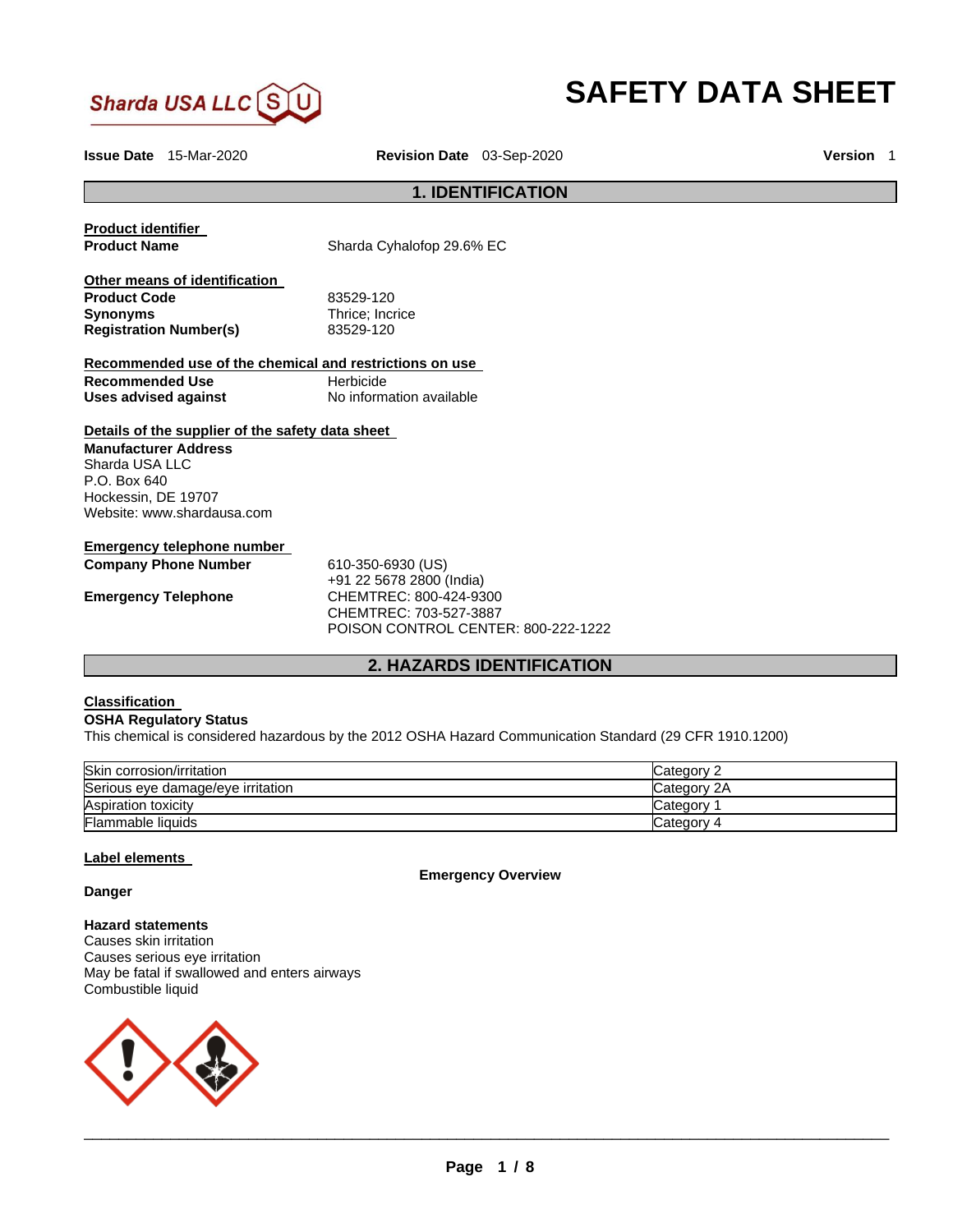**Appearance** Liquid **Physical state** liquid **Odor** Aromatic

\_\_\_\_\_\_\_\_\_\_\_\_\_\_\_\_\_\_\_\_\_\_\_\_\_\_\_\_\_\_\_\_\_\_\_\_\_\_\_\_\_\_\_\_\_\_\_\_\_\_\_\_\_\_\_\_\_\_\_\_\_\_\_\_\_\_\_\_\_\_\_\_\_\_\_\_\_\_\_\_\_\_\_\_\_\_\_\_\_\_\_\_\_

#### **Precautionary Statements - Prevention**

Wash face, hands and any exposed skin thoroughly after handling Wear protective gloves/protective clothing/eye protection/face protection Keep away from heat/sparks/open flames/hot surfaces. - No smoking

IF IN EYES: Rinse cautiously with water for several minutes. Remove contact lenses, if present and easy to do. Continue rinsing If eye irritation persists: Get medical advice/attention IF ON SKIN: Wash with plenty of soap and water If skin irritation occurs: Get medical advice/attention Take off contaminated clothing and wash before reuse IF SWALLOWED: Immediately call a POISON CENTER or doctor/physician Do NOT induce vomiting In case of fire: Use CO2, dry chemical, or foam for extinction

#### **Precautionary Statements - Storage**

Store locked up Store in a well-ventilated place. Keep cool

# **Precautionary Statements - Disposal**

Dispose of contents/container to an approved waste disposal plant

# **Hazards not otherwise classified (HNOC)**

Not applicable

# **Other Information**

Very toxic to aquatic life with long lasting effects. Very toxic to aquatic life. May be harmful if swallowed. May be harmful in contact with skin.

#### **Unknown acute toxicity**

0% of the mixture consists of ingredient(s) of unknown toxicity

# **3. COMPOSITION/INFORMATION ON INGREDIENTS**

#### **Substance**

Not applicable

### **Mixture**

| <b>Chemical Name</b>     | <b>CAS No</b>    | Weight-% |
|--------------------------|------------------|----------|
| Other<br>* inaredients * | Proprietary      | 70.4     |
| ごyhalofop-butyl *        | $.2008 - 85 - 9$ | 29.6     |

If CAS number is "proprietary", the specific chemical identity and percentage of composition has been withheld as a trade secret.

Contains Aromatic hydrocarbons

# **4. FIRST AID MEASURES**

#### **Description of first aid measures**

| <b>General advice</b> | Call a poison control center or doctor for treatment advice. Have the product containers or<br>label with you when calling a poison control center or doctor, or going for treatment.                                           |
|-----------------------|---------------------------------------------------------------------------------------------------------------------------------------------------------------------------------------------------------------------------------|
| Eye contact           | Rinse immediately with plenty of water, also under the eyelids, for at least 15 minutes.<br>Remove contact lenses, if present and easy to do. Continue rinsing. Call a poison control<br>center or doctor for treatment advice. |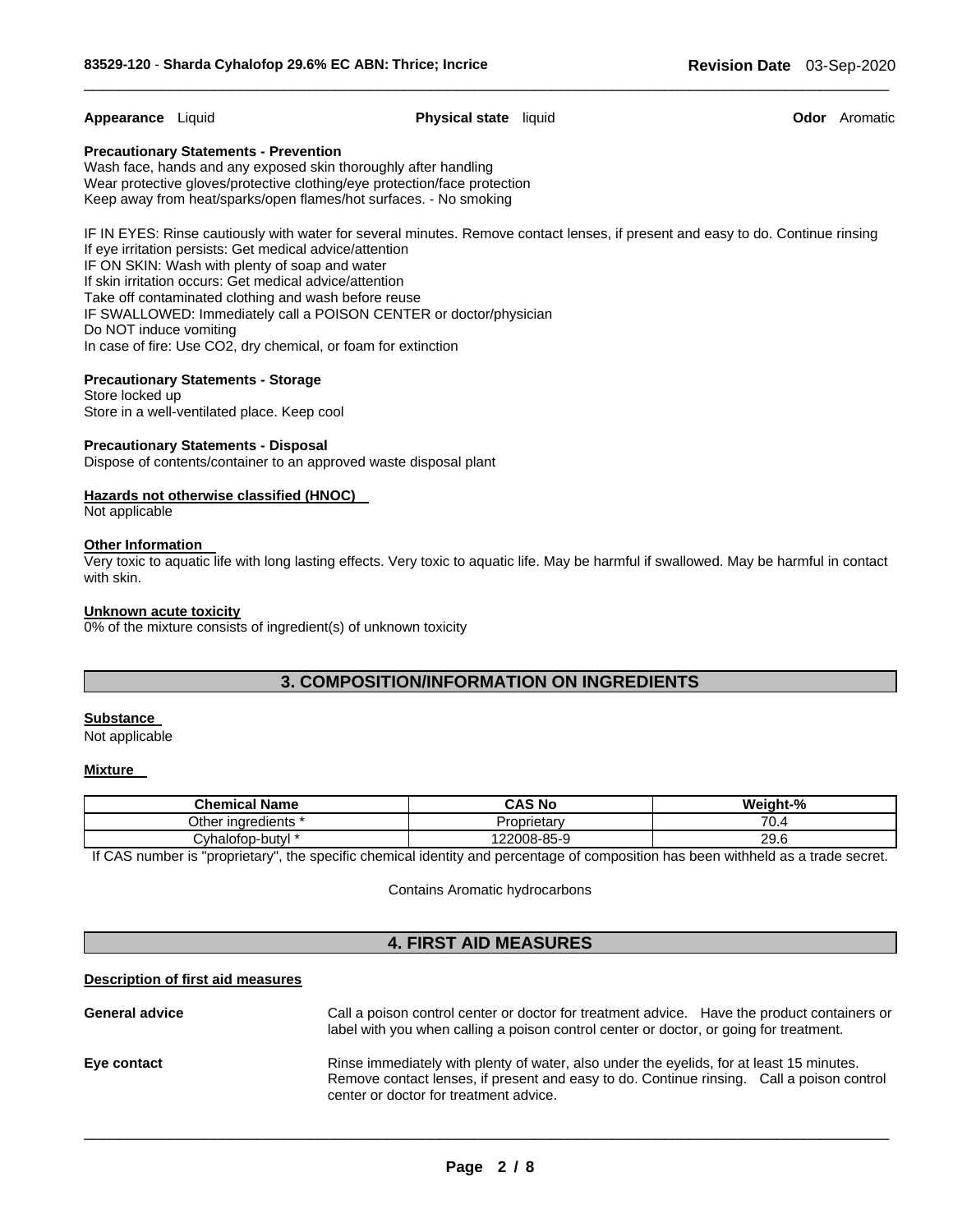| <b>Inhalation</b><br>Move victim to fresh air. If breathing is irregular or stopped, administer artificial respiration.<br>Call a physician or poison control center immediately. Call a poison control center or<br>doctor for treatment advice.<br>Ingestion<br>Call a physician or poison control center immediately. Drink 1 or 2 glasses of water. Do not<br>induce vomiting without medical advice. Never give anything by mouth to an unconscious<br>person.<br>Self-protection of the first aider<br>Ensure that medical personnel are aware of the material(s) involved and take precautions<br>to protect themselves.<br>Most important symptoms and effects, both acute and delayed<br>May cause redness and tearing of the eyes. May cause skin irritation.<br><b>Symptoms</b><br>Indication of any immediate medical attention and special treatment needed<br>Note to physicians<br>Contains petroleum distillate. Vomiting may cause aspiration pneumonia. Treat<br>symptomatically. | <b>Skin contact</b> | Wash off immediately with soap and plenty of water while removing all contaminated<br>clothes and shoes. Wash contaminated clothing before reuse. If skin irritation persists, call<br>a physician. Call a poison control center or doctor for treatment advice. |  |
|-----------------------------------------------------------------------------------------------------------------------------------------------------------------------------------------------------------------------------------------------------------------------------------------------------------------------------------------------------------------------------------------------------------------------------------------------------------------------------------------------------------------------------------------------------------------------------------------------------------------------------------------------------------------------------------------------------------------------------------------------------------------------------------------------------------------------------------------------------------------------------------------------------------------------------------------------------------------------------------------------------|---------------------|------------------------------------------------------------------------------------------------------------------------------------------------------------------------------------------------------------------------------------------------------------------|--|
|                                                                                                                                                                                                                                                                                                                                                                                                                                                                                                                                                                                                                                                                                                                                                                                                                                                                                                                                                                                                     |                     |                                                                                                                                                                                                                                                                  |  |
|                                                                                                                                                                                                                                                                                                                                                                                                                                                                                                                                                                                                                                                                                                                                                                                                                                                                                                                                                                                                     |                     |                                                                                                                                                                                                                                                                  |  |
|                                                                                                                                                                                                                                                                                                                                                                                                                                                                                                                                                                                                                                                                                                                                                                                                                                                                                                                                                                                                     |                     |                                                                                                                                                                                                                                                                  |  |
|                                                                                                                                                                                                                                                                                                                                                                                                                                                                                                                                                                                                                                                                                                                                                                                                                                                                                                                                                                                                     |                     |                                                                                                                                                                                                                                                                  |  |
|                                                                                                                                                                                                                                                                                                                                                                                                                                                                                                                                                                                                                                                                                                                                                                                                                                                                                                                                                                                                     |                     |                                                                                                                                                                                                                                                                  |  |
|                                                                                                                                                                                                                                                                                                                                                                                                                                                                                                                                                                                                                                                                                                                                                                                                                                                                                                                                                                                                     |                     |                                                                                                                                                                                                                                                                  |  |
|                                                                                                                                                                                                                                                                                                                                                                                                                                                                                                                                                                                                                                                                                                                                                                                                                                                                                                                                                                                                     |                     |                                                                                                                                                                                                                                                                  |  |

\_\_\_\_\_\_\_\_\_\_\_\_\_\_\_\_\_\_\_\_\_\_\_\_\_\_\_\_\_\_\_\_\_\_\_\_\_\_\_\_\_\_\_\_\_\_\_\_\_\_\_\_\_\_\_\_\_\_\_\_\_\_\_\_\_\_\_\_\_\_\_\_\_\_\_\_\_\_\_\_\_\_\_\_\_\_\_\_\_\_\_\_\_

# **5. FIRE-FIGHTING MEASURES**

#### **Suitable extinguishing media**

Dry chemical, CO2, water spray or regular foam. Move containers from fire area if you can do it without risk. Dike fire-control water for later disposal. Water spray, fog or regular foam.

**Unsuitable extinguishing media** None.

# **Specific hazards arising from the chemical**

Thermal decomposition can lead to release of irritating and toxic gases and vapors.

**Hazardous combustion products** Carbon oxides. Hydrogen chloride.

**Explosion data Sensitivity to Mechanical Impact** None. **Sensitivity to Static Discharge** None.

#### **Protective equipment and precautions for firefighters**

As in any fire, wear self-contained breathing apparatus pressure-demand, MSHA/NIOSH (approved or equivalent) and full protective gear. Cool containers / tanks with water spray.

# **6. ACCIDENTAL RELEASE MEASURES**

#### **Personal precautions, protective equipment and emergency procedures**

| <b>Personal precautions</b>      | Evacuate personnel to safe areas. Ensure adequate ventilation, especially in confined<br>areas. Use personal protective equipment as required. Keep people away from and upwind<br>of spill/leak. |
|----------------------------------|---------------------------------------------------------------------------------------------------------------------------------------------------------------------------------------------------|
| For emergency responders         | Use personal protection recommended in Section 8. Ventilate the area.                                                                                                                             |
| <b>Environmental precautions</b> |                                                                                                                                                                                                   |
| <b>Environmental precautions</b> | Prevent entry into waterways, sewers, basements or confined areas.                                                                                                                                |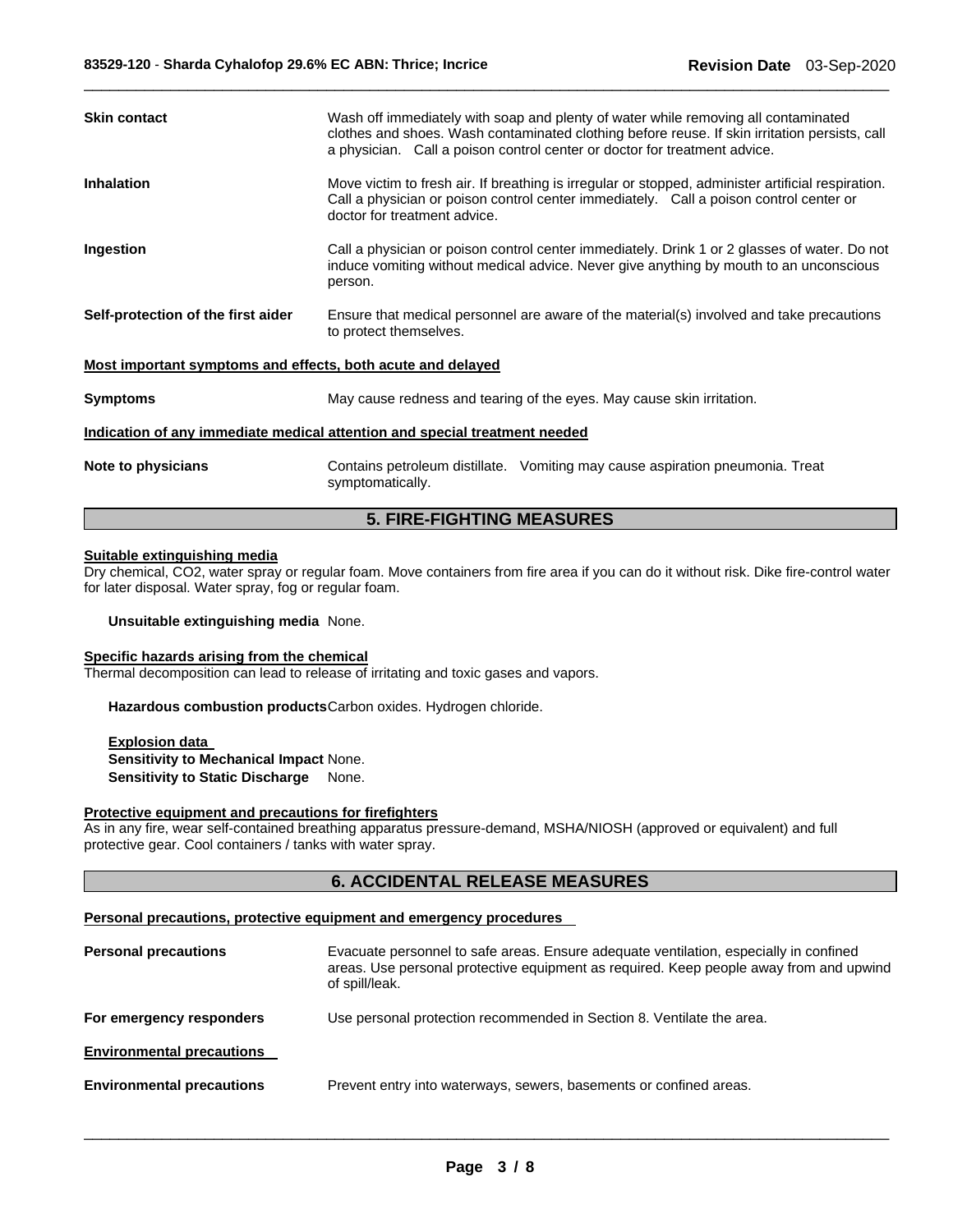# **Methods and material for containment and cleaning up Methods for containment Prevent further leakage or spillage if safe to do so. Methods for cleaning up** Cover liquid spill with sand, earth or other non-combustible absorbent material. Sweep up and shovel into suitable containers for disposal. **7. HANDLING AND STORAGE Precautions for safe handling Advice on safe handling** Use personal protective equipment as required. Wash contaminated clothing before reuse. Do not eat, drink or smoke when using this product. Do not breathe dust/fume/gas/mist/vapors/spray. Avoid contact with skin, eyes or clothing. **Conditions for safe storage, including any incompatibilities Storage Conditions** Keep container tightly closed in a dry and well-ventilated place. Keep out of the reach of children. Keep away from food, drink and animal feeding stuffs. Keep in properly labeled containers.

\_\_\_\_\_\_\_\_\_\_\_\_\_\_\_\_\_\_\_\_\_\_\_\_\_\_\_\_\_\_\_\_\_\_\_\_\_\_\_\_\_\_\_\_\_\_\_\_\_\_\_\_\_\_\_\_\_\_\_\_\_\_\_\_\_\_\_\_\_\_\_\_\_\_\_\_\_\_\_\_\_\_\_\_\_\_\_\_\_\_\_\_\_

**Packaging materials Do not reuse container. Incompatible materials Strong oxidizing agents.** 

# **8. EXPOSURE CONTROLS/PERSONAL PROTECTION**

# **Control parameters**

#### **Exposure Guidelines** .

| <b>Chemical Name</b> | <b>ACGIH TLV</b>                         | <b>OSHA PEL</b>                                         | <b>NIOSH IDLH</b> |
|----------------------|------------------------------------------|---------------------------------------------------------|-------------------|
| Other ingredients    | TWA - 200 mg/m <sup>3</sup> (non-aerosol | TWA - 400 mg/m <sup>3</sup> (hydrocarbons, unspecified) |                   |
|                      | as total hydrocarbon)                    |                                                         |                   |
| 1.1100111101111      |                                          |                                                         |                   |

*NIOSH IDLH Immediately Dangerous to Life or Health* 

## **Appropriate engineering controls**

| <b>Engineering Controls</b> | Ensure adequate ventilation, especially in confined areas. And. Showers. Eyewash |  |
|-----------------------------|----------------------------------------------------------------------------------|--|
|                             | stations. Ventilation systems.                                                   |  |

# **Individual protection measures, such as personal protective equipment**

| <b>Eye/face protection</b>            | Wear safety glasses with side shields (or goggles).                                                                                                                                                                                                                                                                                                                                            |
|---------------------------------------|------------------------------------------------------------------------------------------------------------------------------------------------------------------------------------------------------------------------------------------------------------------------------------------------------------------------------------------------------------------------------------------------|
| Skin and body protection              | Wear suitable protective clothing. Wear protective butyl rubber gloves. Protective shoes or<br>boots.                                                                                                                                                                                                                                                                                          |
| <b>Respiratory protection</b>         | Ensure adequate ventilation, especially in confined areas. If exposure limits are exceeded<br>or irritation is experienced, NIOSH/MSHA approved respiratory protection should be worn.<br>Positive-pressure supplied air respirators may be required for high airborne contaminant<br>concentrations. Respiratory protection must be provided in accordance with current local<br>regulations. |
| <b>General Hygiene Considerations</b> | When using do not eat, drink or smoke. Regular cleaning of equipment, work area and<br>clothing is recommended. Avoid contact with skin, eyes or clothing. Wash hands thoroughly<br>after handling. Keep away from food, drink and animal feeding stuffs. Wash contaminated<br>clothing before reuse.                                                                                          |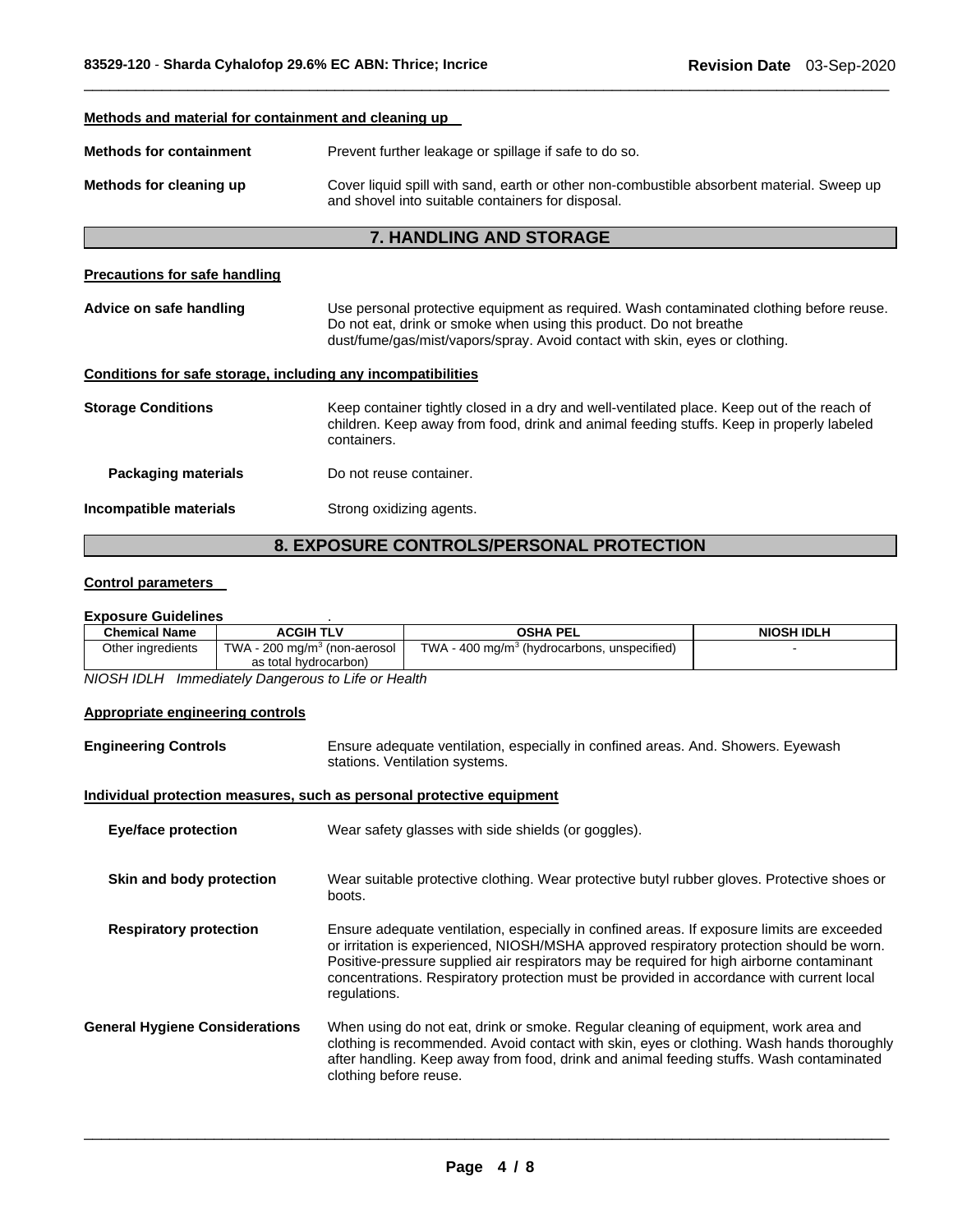# **9. PHYSICAL AND CHEMICAL PROPERTIES**

\_\_\_\_\_\_\_\_\_\_\_\_\_\_\_\_\_\_\_\_\_\_\_\_\_\_\_\_\_\_\_\_\_\_\_\_\_\_\_\_\_\_\_\_\_\_\_\_\_\_\_\_\_\_\_\_\_\_\_\_\_\_\_\_\_\_\_\_\_\_\_\_\_\_\_\_\_\_\_\_\_\_\_\_\_\_\_\_\_\_\_\_\_

# **Information on basic physical and chemical properties**

| <b>Physical state</b><br>Appearance<br>Color            | liquid<br>Liquid<br>light yellow             | Odor<br><b>Odor threshold</b> | Aromatic<br>No information available |
|---------------------------------------------------------|----------------------------------------------|-------------------------------|--------------------------------------|
| Property                                                | <b>Values</b>                                | Remarks • Method              |                                      |
| рH                                                      | 6.56                                         | solution (1 %)                |                                      |
| Melting point / freezing point                          | No information available                     |                               |                                      |
| Boiling point / boiling range                           | No information available<br>65.5 °C / 150 °F |                               |                                      |
| <b>Flash point</b><br><b>Evaporation rate</b>           | No information available                     | Seta Closed Cup               |                                      |
| Flammability (solid, gas)                               | No information available                     |                               |                                      |
| <b>Flammability Limit in Air</b>                        |                                              |                               |                                      |
| <b>Upper flammability limit:</b>                        | No information available                     |                               |                                      |
| Lower flammability limit:                               | No information available                     |                               |                                      |
| Vapor pressure                                          | $~10.5$ mmHg                                 | @ 25 °C                       |                                      |
| Vapor density                                           | No information available                     |                               |                                      |
| <b>Relative density</b>                                 | 0.9615                                       |                               |                                      |
| <b>Water solubility</b>                                 | Emulsifies                                   |                               |                                      |
| Solubility in other solvents                            | No information available                     |                               |                                      |
| <b>Partition coefficient</b>                            | No information available                     |                               |                                      |
| <b>Autoignition temperature</b>                         | No information available                     |                               |                                      |
| <b>Decomposition temperature</b>                        | No information available                     |                               |                                      |
| <b>Kinematic viscosity</b>                              | $\sim$ 16 mm2/s                              | @ 40 °C                       |                                      |
| <b>Dynamic viscosity</b><br><b>Explosive properties</b> | No information available                     |                               |                                      |
| <b>Oxidizing properties</b>                             | Not an explosive<br>Not applicable           |                               |                                      |
|                                                         |                                              |                               |                                      |
| <b>Other Information</b>                                |                                              |                               |                                      |
| Softening point                                         | No information available                     |                               |                                      |
| Molecular weight                                        | No information available                     |                               |                                      |
| <b>VOC Content (%)</b>                                  | No information available                     |                               |                                      |
| <b>Density</b>                                          | No information available                     |                               |                                      |

# **10. STABILITY AND REACTIVITY**

#### **Reactivity**  No data available

# **Chemical stability** Stable under recommended storage conditions. **Possibility of Hazardous Reactions** None under normal processing. **Conditions to avoid** Elevated Temperature. Storage near to reactive materials. **Incompatible materials** Strong oxidizing agents. **Hazardous Decomposition Products** Thermal decomposition can lead to release of irritating and toxic gases and vapors. Carbon oxides. Hydrogen chloride.

# **11. TOXICOLOGICAL INFORMATION**

# **Information on likely routes of exposure**

**Bulk density No information available** 

#### **Product Information**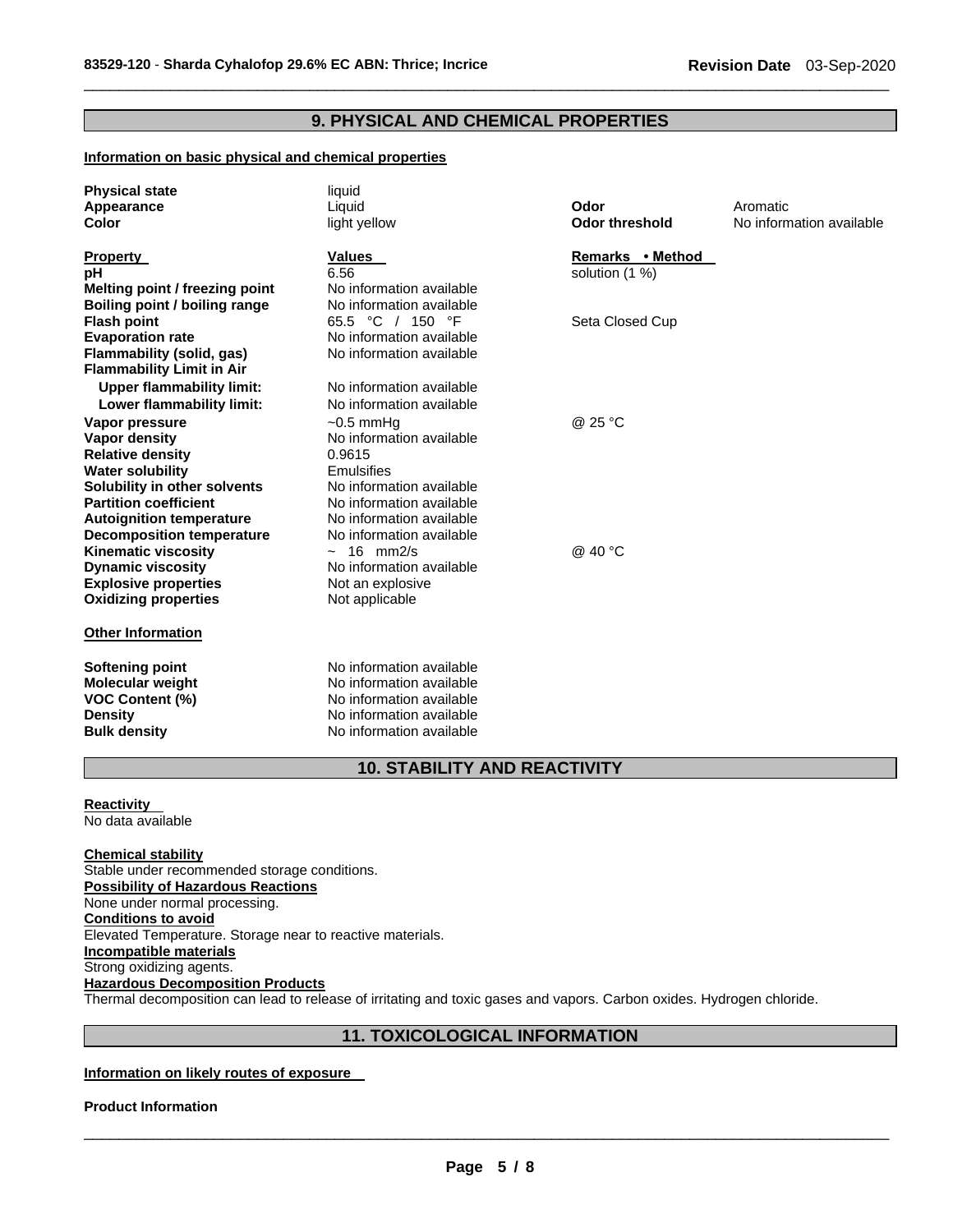| <b>Inhalation</b>   | Aspiration into lungs can produce severe lung damage. |
|---------------------|-------------------------------------------------------|
| Eye contact         | Irritating to eyes.                                   |
| <b>Skin contact</b> | Irritating to skin.                                   |
| Ingestion           | Potential for aspiration if swallowed.                |

| <b>Chemical Name</b> | Oral LD50    | Dermal LD50   | <b>Inhalation LC50</b> |
|----------------------|--------------|---------------|------------------------|
| Other ingredients    | (Rat)        | (Rabbit)      | $(Rat)$ 4 h            |
|                      | > 5000 mg/kg | $> 2$ mL/kg ( | $> 590$ ma/m $^3$      |
| Cyhalofop-butyl      | (Rat         | (Rat)         | > 5.63 mg/L (Rat) 4 h  |
| 122008-85-9          | > 5000 mg/kg | > 2000 mg/kg  |                        |

\_\_\_\_\_\_\_\_\_\_\_\_\_\_\_\_\_\_\_\_\_\_\_\_\_\_\_\_\_\_\_\_\_\_\_\_\_\_\_\_\_\_\_\_\_\_\_\_\_\_\_\_\_\_\_\_\_\_\_\_\_\_\_\_\_\_\_\_\_\_\_\_\_\_\_\_\_\_\_\_\_\_\_\_\_\_\_\_\_\_\_\_\_

#### **Information on toxicological effects**

| Symptoms | May cause redne |
|----------|-----------------|

**Symptoms May cause redness and tearing of the eyes. May cause skin irritation.** 

# **Delayed and immediate effects as well as chronic effects from short and long-term exposure**

| <b>Sensitization</b>            | Based on available data, the classification criteria are not met.                                     |
|---------------------------------|-------------------------------------------------------------------------------------------------------|
| Germ cell mutagenicity          | Based on available data, the classification criteria are not met.                                     |
| Carcinogenicity                 | Based on available data, the classification criteria are not met.                                     |
| <b>Reproductive toxicity</b>    | Based on available data, the classification criteria are not met.                                     |
| <b>STOT - single exposure</b>   | Based on available data, the classification criteria are not met.                                     |
| <b>STOT</b> - repeated exposure | Based on available data, the classification criteria are not met.                                     |
| <b>Chronic toxicity</b>         | May cause adverse liver effects.                                                                      |
| <b>Aspiration hazard</b>        | Risk of serious damage to the lungs (by aspiration). May be fatal if swallowed and enters<br>airways. |

# **Numerical measures of toxicity - Product Information**

**The following values are calculated based on chapter 3.1 of the GHS document** .

**ATEmix (oral)** 5,005.00 mg/kg **ATEmix (dermal)** 1,998.00 mg/kg

# **12. ECOLOGICAL INFORMATION**

#### **Ecotoxicity**

Very toxic to aquatic life with long lasting effects

29.6 % of the mixture consists of components(s) of unknown hazards to the aquatic environment

| <b>Chemical Name</b> | Algae/aguatic plants | Fish                                                                             | <b>Crustacea</b>              |
|----------------------|----------------------|----------------------------------------------------------------------------------|-------------------------------|
| Other ingredients    |                      | 2.5: 72 h Skeletonema costatum 19: 96 h Pimephales promelas mg/L LC50 static 41: | 0.95: 48 h Daphnia magna mg/L |
|                      | mg/L EC50            | 96 h Pimephales promelas mg/L LC50 45: 96 h                                      | EC50                          |
|                      |                      | Pimephales promelas mg/L LC50 flow-through 2.34:                                 |                               |
|                      |                      | 96 h Oncorhynchus mykiss mg/L LC50 1740: 96 h                                    |                               |
|                      |                      | Lepomis macrochirus mg/L LC50 static                                             |                               |

# **Persistence and degradability**

Not readily biodegradable.

# **Bioaccumulation**

Bioaccumulative potential.

| - - -<br>Chemical<br>Name | coetticient                                        |
|---------------------------|----------------------------------------------------|
| Other ingredients<br>.    | .ז ר<br>้<br>$ \sim$<br>د.ء<br><b>v.</b><br>$\sim$ |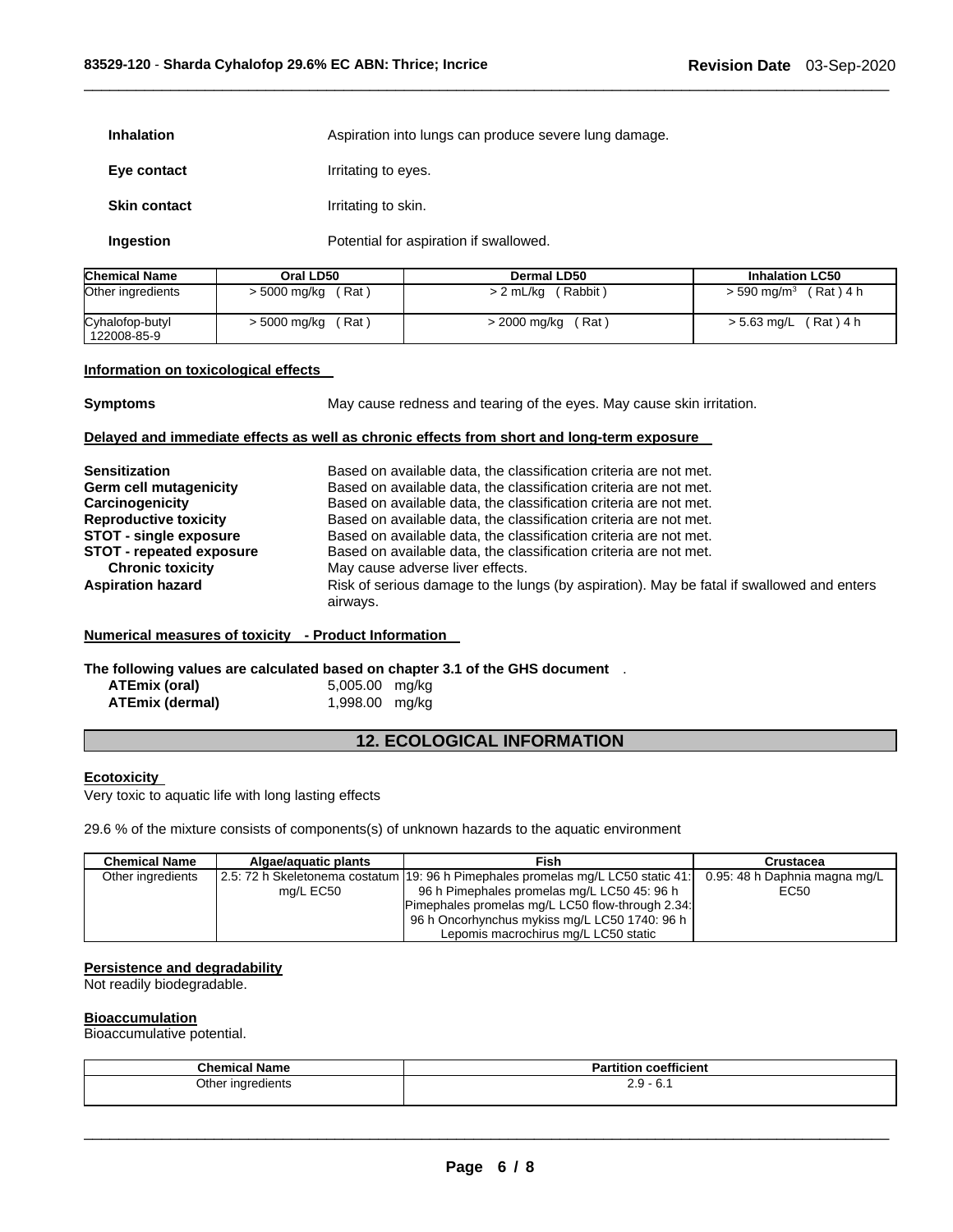# **Other adverse effects**

This mixture contains no substance considered to be persistent, bioaccumulating nor toxic (PBT)

# **13. DISPOSAL CONSIDERATIONS**

\_\_\_\_\_\_\_\_\_\_\_\_\_\_\_\_\_\_\_\_\_\_\_\_\_\_\_\_\_\_\_\_\_\_\_\_\_\_\_\_\_\_\_\_\_\_\_\_\_\_\_\_\_\_\_\_\_\_\_\_\_\_\_\_\_\_\_\_\_\_\_\_\_\_\_\_\_\_\_\_\_\_\_\_\_\_\_\_\_\_\_\_\_

| Waste treatment methods<br><b>Disposal of wastes</b> | Pesticide wastes may be acutely hazardous. Improper disposal is a violation of federal<br>law. Disposal should be in accordance with applicable regional, national and local laws and<br>regulations. Contact your State Pesticide or Environmental Control Agency, or the<br>Hazardous Waste Representative at the nearest EPA Regional Office for guidance on<br>proper disposal of waste product. |
|------------------------------------------------------|------------------------------------------------------------------------------------------------------------------------------------------------------------------------------------------------------------------------------------------------------------------------------------------------------------------------------------------------------------------------------------------------------|
| Contaminated packaging                               | Disposal should be in accordance with applicable regional, national and local laws and<br>requiations. Consult product label for additional information. Do not reuse container.                                                                                                                                                                                                                     |

# **14. TRANSPORT INFORMATION**

| DOT                                                                                                                                                                  | Not regulated                                                                                                                                                                                    |
|----------------------------------------------------------------------------------------------------------------------------------------------------------------------|--------------------------------------------------------------------------------------------------------------------------------------------------------------------------------------------------|
| TDG                                                                                                                                                                  | Not regulated                                                                                                                                                                                    |
| <b>IATA</b><br>UN/ID no<br>Proper shipping name<br><b>Hazard Class</b><br><b>Packing Group</b><br><b>ERG Code</b><br><b>Special Provisions</b><br><b>Description</b> | <b>UN3082</b><br>Environmentally hazardous substance, liquid, n.o.s.<br>9<br>Ш<br>9L<br>A97, A158, A197<br>UN3082, Environmentally hazardous substance, liquid, n.o.s. (Cyhalofop-butyl), 9, III |
| <b>IMDG</b>                                                                                                                                                          |                                                                                                                                                                                                  |
| UN/ID no                                                                                                                                                             | <b>UN3082</b>                                                                                                                                                                                    |
| Proper shipping name                                                                                                                                                 | Environmentally hazardous substance, liquid, n.o.s.                                                                                                                                              |
| <b>Hazard Class</b>                                                                                                                                                  | 9                                                                                                                                                                                                |
| <b>Packing Group</b>                                                                                                                                                 | Ш                                                                                                                                                                                                |
| EmS-No                                                                                                                                                               | $F-A, S-F$                                                                                                                                                                                       |
| <b>Special Provisions</b>                                                                                                                                            | 274, 335                                                                                                                                                                                         |
| <b>Description</b>                                                                                                                                                   | UN3082, Environmentally hazardous substance, liquid, n.o.s. (Cyhalofop-butyl), 9, III                                                                                                            |

# **15. REGULATORY INFORMATION**

| <b>International Inventories</b> |          |
|----------------------------------|----------|
| <b>TSCA</b>                      | Complies |
| <b>DSL/NDSL</b>                  | Complies |
| <b>EINECS/ELINCS</b>             | Complies |
| <b>IECSC</b>                     | Complies |
| <b>KECL</b>                      | Complies |
| <b>PICCS</b>                     | Complies |
| <b>AICS</b>                      | Complies |

# **Legend:**

**TSCA** - United States Toxic Substances Control Act Section 8(b) Inventory **DSL/NDSL** - Canadian Domestic Substances List/Non-Domestic Substances List **EINECS/ELINCS** - European Inventory of Existing Chemical Substances/European List of Notified Chemical Substances **ENCS** - Japan Existing and New Chemical Substances **IECSC** - China Inventory of Existing Chemical Substances **KECL** - Korean Existing and Evaluated Chemical Substances **PICCS** - Philippines Inventory of Chemicals and Chemical Substances

**AICS** - Australian Inventory of Chemical Substances